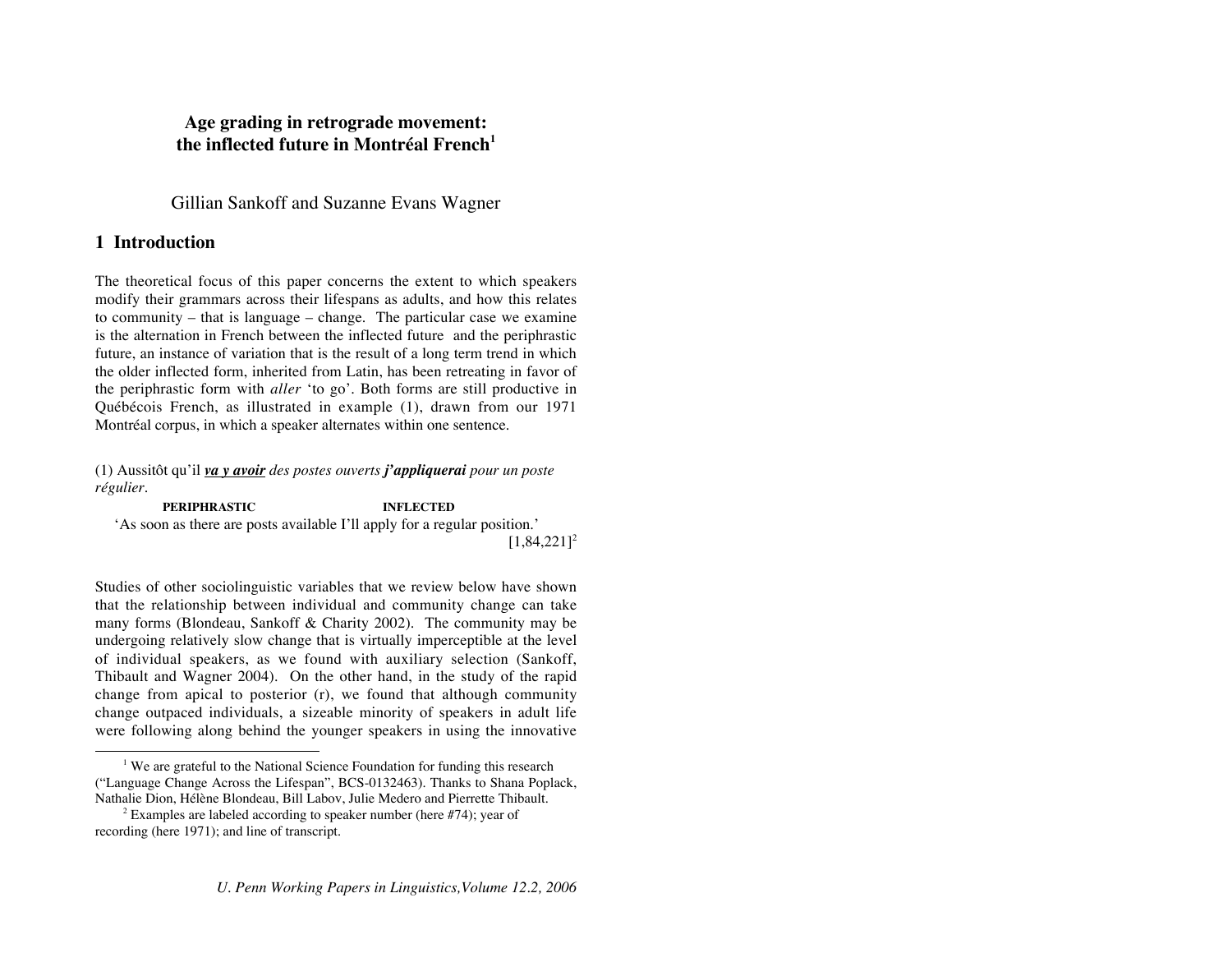variant to an ever increasing degree (Sankoff, Blondeau & Charity 2001; Sankoff and Blondeau in preparation). The expression of the future, as we have analyzed it across the 24-year span of the three Montréal corpora, reveals yet another possible relationship between the community and the individual speaker across time.

## **2 Inferences from Synchronic Distributions**

Before presenting the specifics of the case, it is important to clarify the theoretical issues involved. Studies that have not had longitudinal data to rely on have traditionally attempted to infer change from linguistic patterning according to the age distribution of speakers sampled at one point in time (cf. Labov 1981). In Interpretation 2 below, (Table 1) it is clear that this is one inference, known as "apparent time", that can be drawn from a regular increase or decrease with age.

| <b>Synchronic Pattern</b>   | <b>Interpretation</b>  | <b>Individual</b> | Community |
|-----------------------------|------------------------|-------------------|-----------|
| Flat                        | 1. Stability           | stable            | stable    |
| Monotonic slope<br>with age | 2. Age-grading         | unstable          | stable    |
| Monotonic slope<br>with age | 3. Generational change | stable            | unstable  |
| Flat                        | 4. Communal change     | unstable          | unstable  |

Table 1: Possible interpretations of synchronic distributions as related to age (adapted from Labov 1994:83).

If speakers are stable across their lifespans, a pattern of regular increase or decrease with age shows that each cohort of younger speakers is different from the preceding cohort, and generational change is thus the likely interpretation. However, Labov noted (1994:83) that the same data may instead be evidence of community stability (that is, no ongoing change) if individuals are changing across their lifespans, a pattern he referred to as 'age-grading' (Interpretation 1, Table 1).

"Apparent time", then, is not an assumption, nor even a hypothesis. It is rather an **interpretation** of an array of data, and this interpretation depends on the status of other variables. The age-grading interpretation runs counter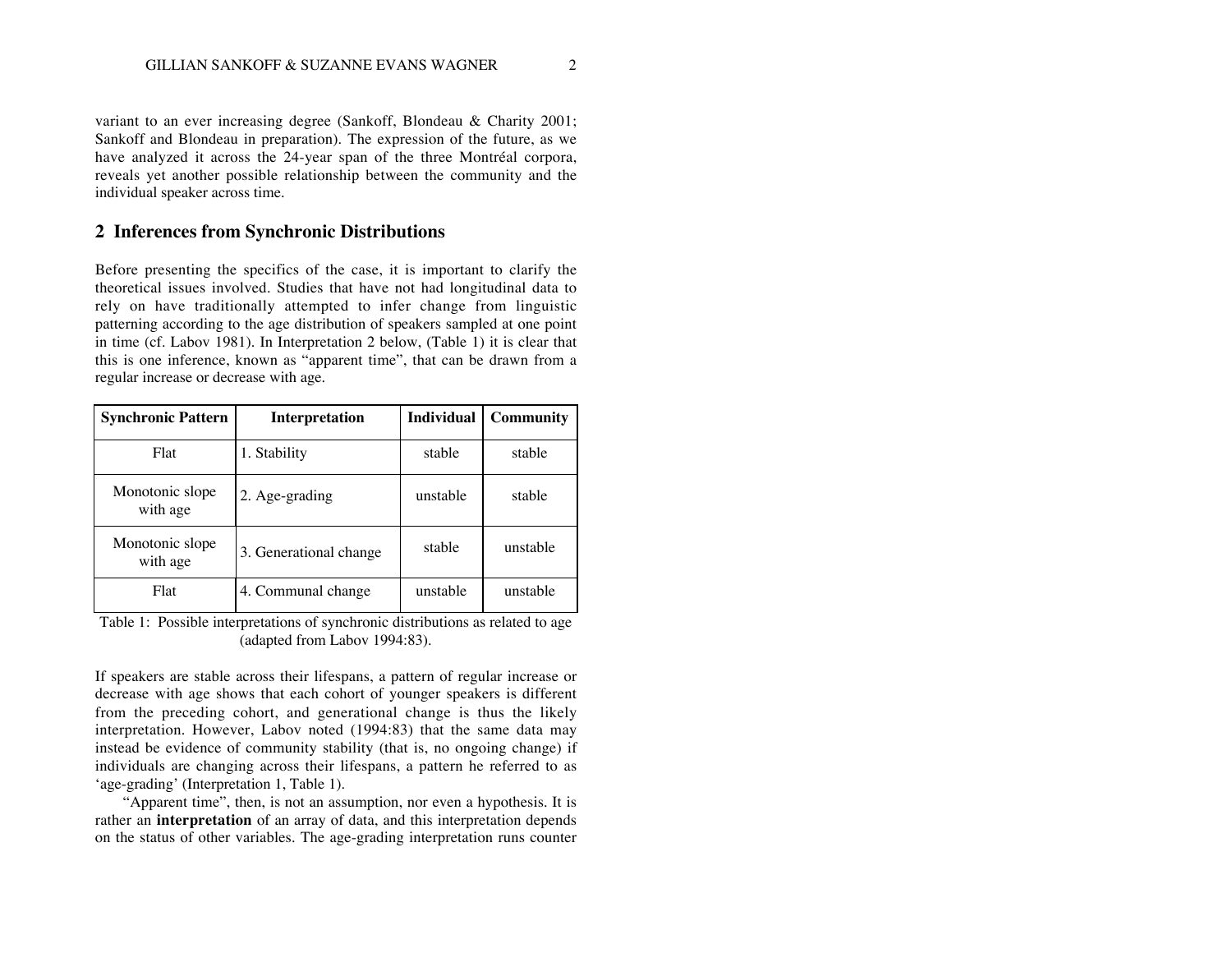to an assumption most linguists take for granted: that people do not modify their linguistic systems after childhood – an assumption consonant with the critical age concept (Lenneberg 1967), and for which there is indeed considerable evidence from, *inter alia*, second dialect and second language acquisition (Payne 1980; Johnson & Newport 1989; Kerswill 1996). Additionally, in the absence of panel studies that would follow individuals to find out whether and to what extent they actually do modify their language in later life, age grading has been the less attractive interpretation.

In the remainder of the paper, we will investigate the alternation between periphrastic and inflected futures across the panel speakers from the Montréal corpora, to see what light we can shed on both general and specific questions involving change. The specific questions have to do with the current status of the long term change toward erosion of inflected futures; the general questions have to do with the kinds of inferences we can draw about change from different kinds of data.

# **3 The Data**

As described in Sankoff and Sankoff (1973), the 1971 sociolinguistic survey of Montréal French used a random stratified sampling method to arrive at a sample of 120 speakers. Age, sex and social class were carefully controlled.

The 1971 study was followed up in 1984 (Thibault and Vincent 1990), when 60 of the original 120 speakers were re-located and re-interviewed, and 12 younger speakers were added to create a balanced age distribution. In 1995 (Vincent et al 1995), 2 of these younger speakers were re-located, and 12 of the 60 were interviewed a third time. The studies yielded corpora that have made longitudinal studies possible.

For our ongoing investigation of the future tense, we have collected data from every speaker who was interviewed at least twice (=136 speech samples).<sup>3</sup> In the present discussion, however, (section 5 below), we restrict ourselves to the 60 speakers who were interviewed in both 1971 and 1984 (=120 speech samples).We modeled our coding categories after Poplack and Turpin (1999), and as used subsequently by King and Nadasdi (2003). These studies, as well as Emirkanian and D. Sankoff (1985), were particularly helpful in sorting out the tokens that we needed to exclude.<sup>4</sup>

 $3$  Transcripts of the 136 interviews were exhaustively mined for tokens using computer scripts. 10,000 lines were retained and manually coded in three passes.

<sup>&</sup>lt;sup>4</sup> Like Poplack and Turpin (1999), we additionally examined the present tense, but found that it represented only a small percentage of all futurate tokens, and always co-occurred with future adverbials.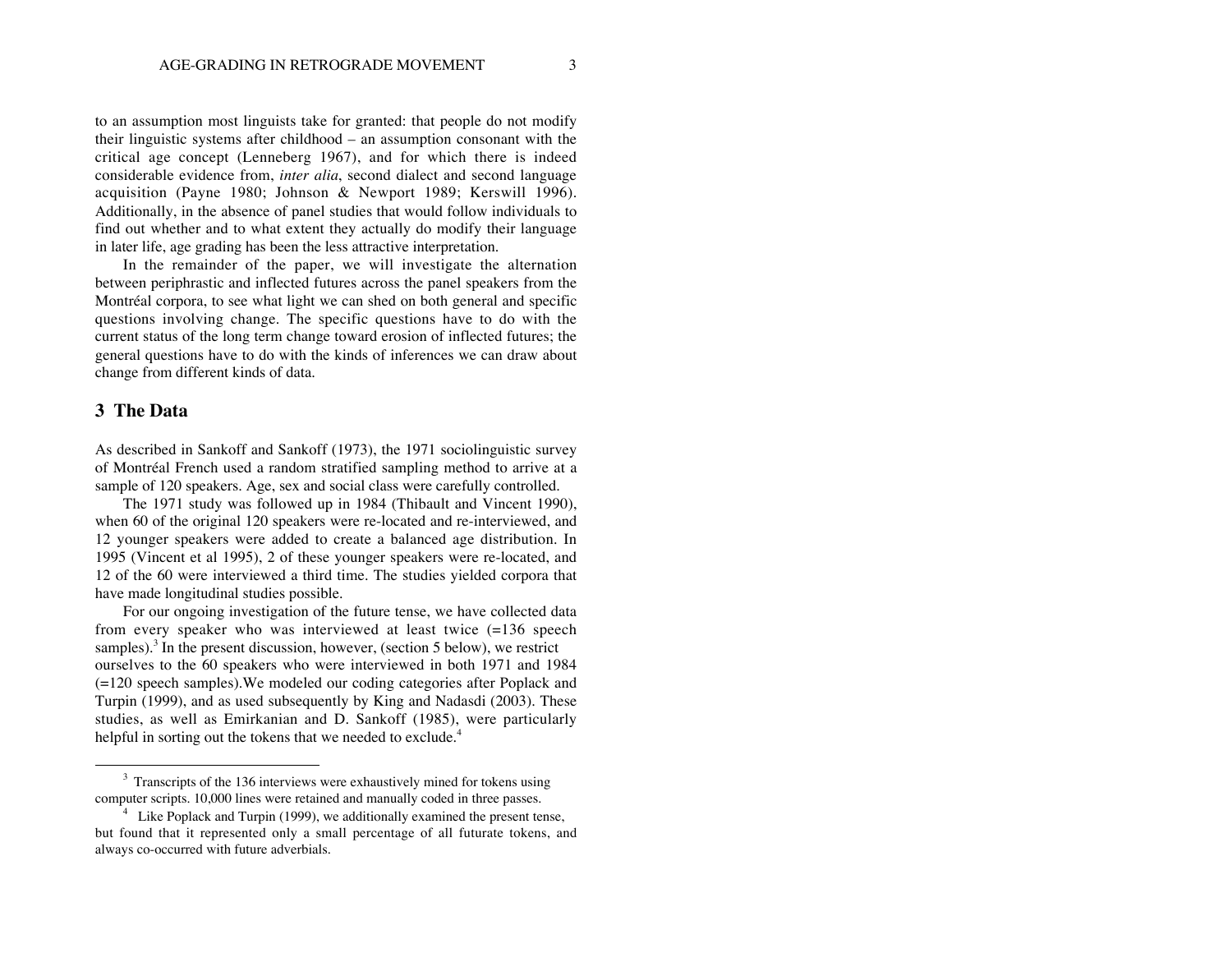As in the earlier studies, the very numerous habituals (4071 cases) showed very little variation, with 92% use of periphrastics (Table 2). For this reason, we followed the precedent of excluding them from the quantitative analysis. In example (2), from an exchange about food preferences, the habitual is established in lines e and h, in the present. The periphrastic *on va se faire* in line f clearly continues within the habitual and was thus excluded from the study.

(2)

- Q.: *Comme quoi par exemple là?* Like what, for example?
- R.: a. *Du poivre, du sel, des épices, du steak.*
	- Pepper, salt, spices, steak.
	- b. *. . Je te le dis je suis bien ordinaire.*
	- . . . I tell you I'm just ordinary.
	- c. *Je mange . . . rien de—de sauté . . .* I don't eat anything sautéd . . .
	- d. *' Temps-en-temps on se prend pour un autre*, [pres.] From time to time **we treat ourselves** as special
	- e. *on va se faire un petit filet mignon* **we'll make** a little filet mignon
	- f. *avec une tranche de bacon alentour.* with a piece of bacon around it.
	- g. *Ca nous fait plaisir tu-sais*. [pres.] **That we enjoy** y'know.

### [2,84,3851]

Although habituals are more frequently expressed in the periphrastic form, we also found many examples of habituals expressed by the inflected future form. In example (3), line b contains a periphrastic habitual, followed by an inflected habitual in line c.

- (3) a. *C'est comme si le parent aurait perdu sa place d'éducateur…* It's as if the parents had lost their role as educators…
	- b. *l'enfant là va se confier avec—avec son ami là,* the child **will go** and confide in—in his friend,
	- c. *il se confiera pas le premier à ses parents.* **he won't go** first to confide in his parents.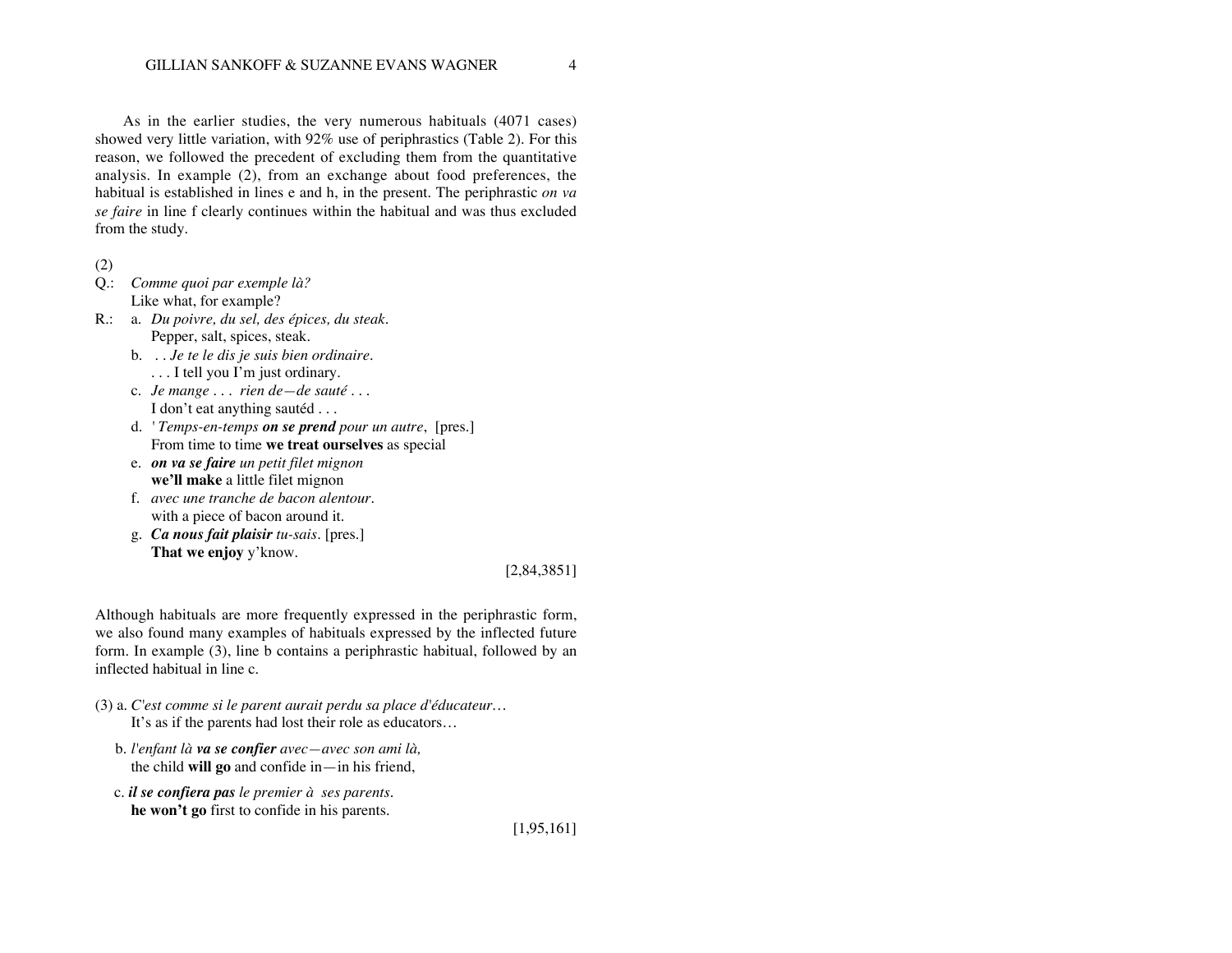Conjecturals (hypotheticals) was another category we excluded, as in (4):

(4) a. *Tu es patron ici mettons au Québec l*à You're a boss let's say in Quebec

- b. *puis un de tes gros clients est en Ontario* and one of your big clients is in Ontario
- c. *puis il parle seulement anglais,* and he only speaks English,

 d.*quelle langue tu vas parler?* what language **are you going to speak**?

[52,71,1424]

We also excluded cases where the verb *aller* 'to go' in the putative periphrastic future expressed the motion or spatial sense of going. We excluded all *s'en aller* 'go off, go away' tokens even when the "going" might well involve the future, but again, many of these were also habituals as in  $(5)$ :

- (5) a. *Lorsque tu te lèves le matin,* When you get up in the morning,
	- b. *tu t'en-vas travailler* you go off to work
	- c*. puis tu es pas heureux* and you're not happy'

#### [88,84,261]

A further category we excluded involved possible priming by the interviewer, as in (6):

- (6) Q: *Puis il les élèvera.* And he will raise them.
	- R: *Oui il les élèvera.* Yes, **he will raise them**.

#### [4,84,808]

Lastly, phrases used as discourse markers like *m'as te dire* 'I'll tell you' and frozen expressions such as *l'avenir nous le dira* 'the future will tell us' were excluded.

All of these exclusions are detailed in Table 2, which shows that our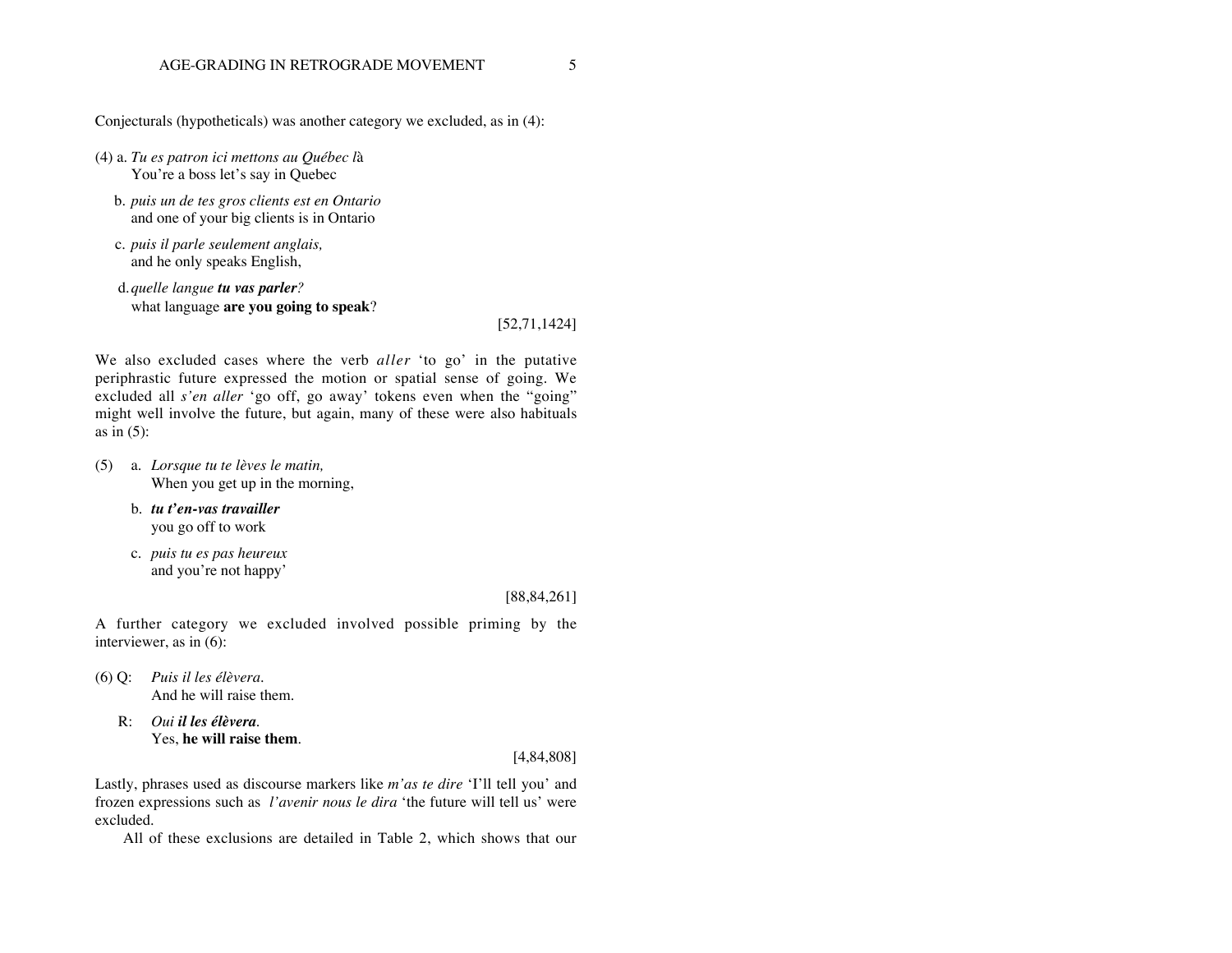original set of almost 11,000 tokens was approximately halved when we excluded cases not properly belonging to the futurate alternation between periphrastic and inflected forms.

| <b>Exclusions</b>     | N     | % Periphrastic |
|-----------------------|-------|----------------|
| Habitual              | 4087  | 91.9%          |
| Conjectural           | 832   | 84.9%          |
| Frozen                | 394   | 74.9%          |
| Interviewer priming   | 10    | 60%            |
| Spatial/motion        | 197   | $3.1\%$        |
| <b>Total Excluded</b> | 5520  |                |
| <b>Retained</b>       | N     | % Periphrastic |
| Futures/conditionals  | 5473  | 74%            |
| <b>Grand Total</b>    | 10993 |                |

Table 2: Number of tokens excluded and retained for quantitative analysis.

# **4 Semantic Considerations**

A very striking finding of the earliest quantitative study of the future in Québécois French was that negative polarity is a virtually categorical environment for the use of inflected forms. Emirkanian and D. Sankoff (1985) analyzed 36 of the Montréal 1971 speakers, and found 100% use of inflected forms in negative contexts, as shown in Table 4.

|              | Negative | Affirmative |     |
|--------------|----------|-------------|-----|
| Inflected    | $100\%$  | $9\%$       |     |
| Periphrastic |          | 91%         | 997 |
|              | 83       | ገበ          |     |

Table 3. Periphrastic and inflected futures in the speech of 36 speakers from the Montréal 1971 corpus (data from Emirkanian & D. Sankoff 1985:194-5).

All subsequent studies (e.g. Deshaies and LaForge 1981; King and Nadasdi 2003; Poplack and Turpin 1999; Poplack and Dion 2004) have found similar results. Of the 60 speakers we examined across the two time periods in the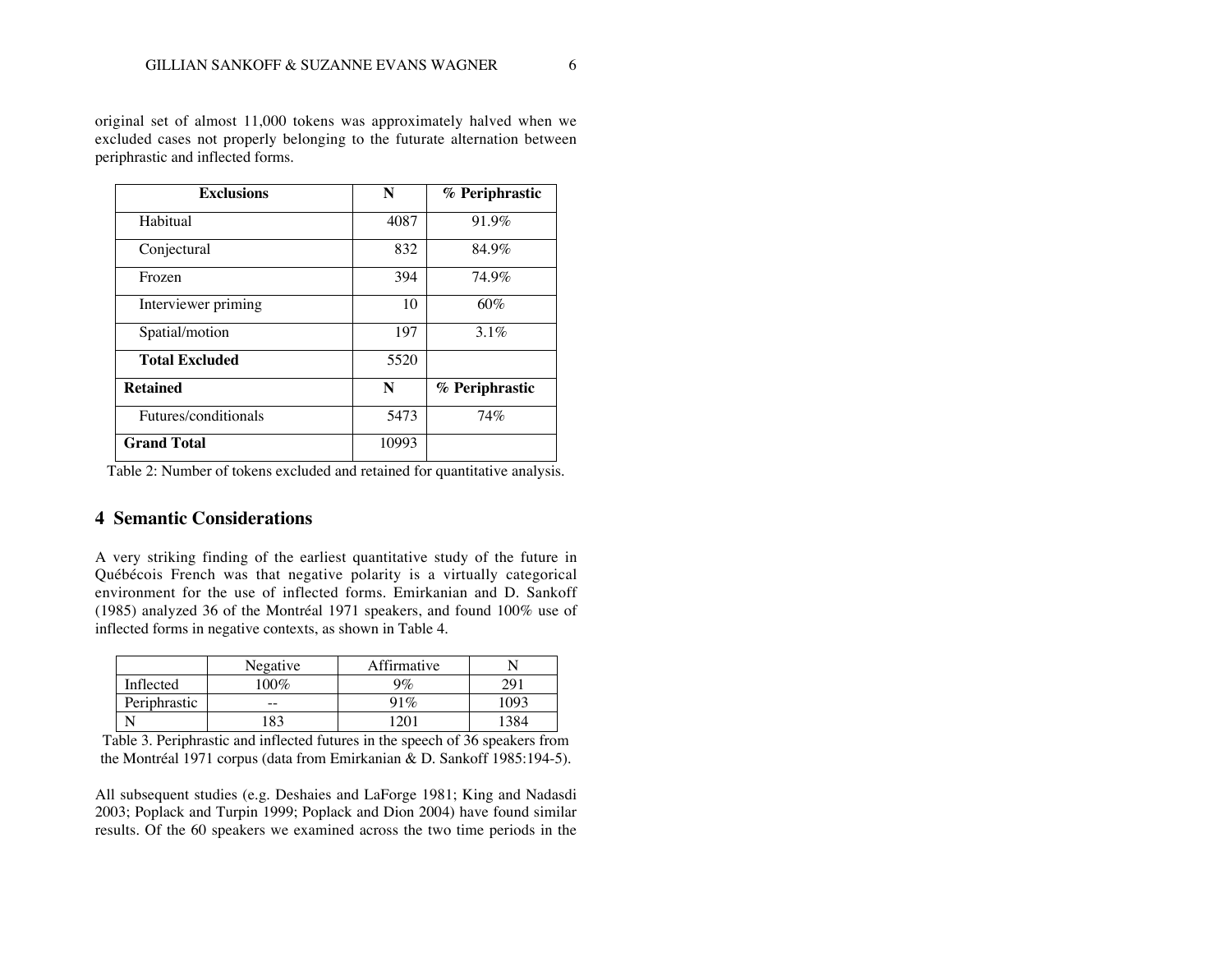present study, 51 used inflected futures categorically in negative environments, and the remaining 9 speakers were almost categorical. We therefore eliminated negative tokens, and all subsequent calculations involve only affirmative tokens.

It was clear from Table 4 above that alternation between inflected and periphrastic forms occurs across a wide range of semantic contexts. The cases we analyze here include both futures and the apodosis clauses of conditionals, in which the alternation occurs in examples like (7) and (8).

(7) Si j'engraisse, peut-être **je vas être** moins nerveuse.  **PERIPHRASTIC** If I pyut on weight, maybe **I'll be** less nervous.

(8) Si ça fait pas bien, **on essaiera** de te trouver quelque chose.  **INFLECTED** If it doesn't work well, **we'll try** to find you something.

[15,84,399]

Preliminary analysis showed that inflected futures occurred at roughly twice the rate in conditional contexts (apodosis clauses only) than they did in futures. This and other semantic factors, along with a variety of further linguistic factors, will be analyzed in a subsequent paper. For the current analysis, we restrict ourselves to social factors in order to elucidate how lifespan change may or may not relate to historical developments in the language.

## **5 Analysis**

Earlier studies indicate that the replacement of inflected by periphrastic futures is a long term trend in French. Poplack and Dion (2004) found that whereas inflected futures accounted for about  $38\%$  of the total in  $19<sup>th</sup>$  century Québécois speech data, that figure had declined to only about 20% in their  $20<sup>th</sup>$  century corpus.

Given this historical trend, we looked at our individual data from 1971 to see whether there was an age-related distribution that might reflect this change in apparent time. Figure 1 plots all individual 60 panel speakers in 1971, indicating a shallow but clear trend in this direction. Younger speakers are using a higher proportion of periphrastic futures, that is, they are apparently continuing in the direction of the long-standing "erosion" of the inflected forms.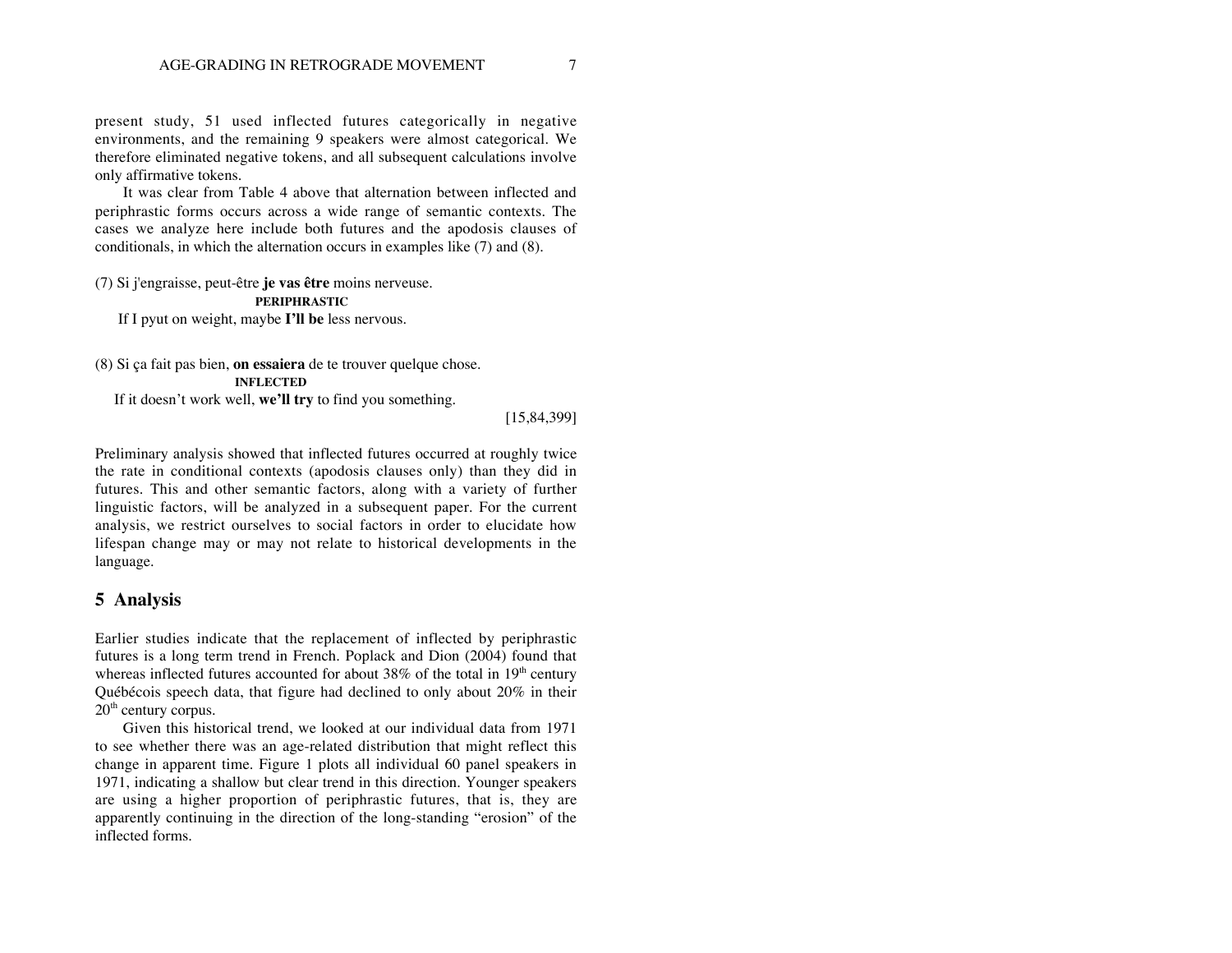

Figure 1: Percentage of periphrastic futures for 59 Montréal panel speakers in 1971 by age (affirmative data only)<sup>5</sup>.

Plotting the same individuals in 1984, we observe the same relationship to age: although everyone is of course 13 years older, the slope of the regression is very much the same, and younger individuals still maintain higher levels of use of periphrastic futures (Figure 2).



Figure 2: Percentage of periphrastic futures for 60 Montréal panel speakers in 1984 by age (affirmative data only).

There were no qualifying futurate tokens for speaker 104 in 1971.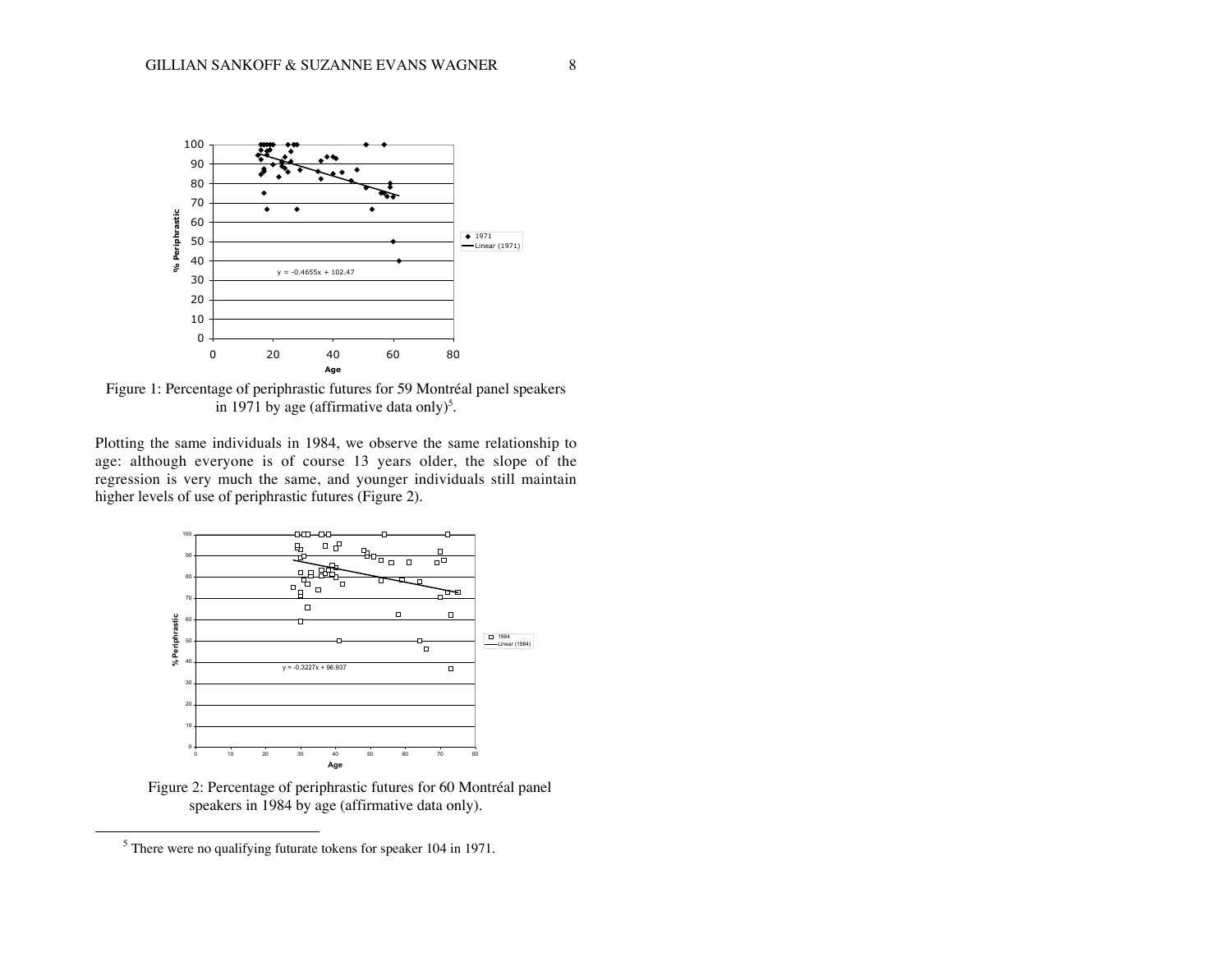We are now in a position to return to our earlier question: do younger speakers use less inflected and more periphrastic future because they represent a new generation participating in a change in progress? Or is there an age-grading dimension to this nearly completed change? To better understand whether speaker age might be interacting with other factors, we carried out a multivariate analysis of the 60-person panel using Data Desk, looking at four major nonlinguistic factors: Speaker Age, Speaker Sex, Year of Recording, and Speaker Social Class (a 6-point occupational scale, Thibault and Vincent 1990).

Of these factors, Speaker Sex was consistently rejected as significant in all the analyses we ran, as was Year of Recording. The two factors that consistently showed a high level of significance were Speaker Age, and socioeconomic class, as indicated in Table 4.

| Variable                         | Coefficient | Probability      |
|----------------------------------|-------------|------------------|
| Constant                         | .901        | **p ≤ .0001      |
| Age                              | $-.004$     | ** $p \le .0001$ |
| Occupational Scale (SES measure) | .03         | **p ≤ .0001      |
| <b>Sex</b>                       | $-7.1$      | n.s.             |
| Year of Recording                | .017        | n.s.             |

Table 4: Multivariate analysis (DataDesk) of 1971 and 1984 panel data.

The plots according to age in both 1971 and 1984 suggested a community change in apparent time with younger speakers seeming to follow the long term trend identified by Poplack and Dion (2004). But as is evident from Table 4, Year of Recording does not significantly favor periphrastic use. We thus concluded that change is not occurring, at least not rapidly enough to register across the 24 year span documented in this research.

Speaker Age, however, registered as significant in our regression analysis, confirming the fact that younger speakers used fewer inflected futures, as already suggested by the univariate plots of Figures 1 and 2. To resolve this apparent paradox, we decided to look at the individual trajectories of speakers as they aged. The other factor that emerged as significant from the regression was social class, with higher class speakers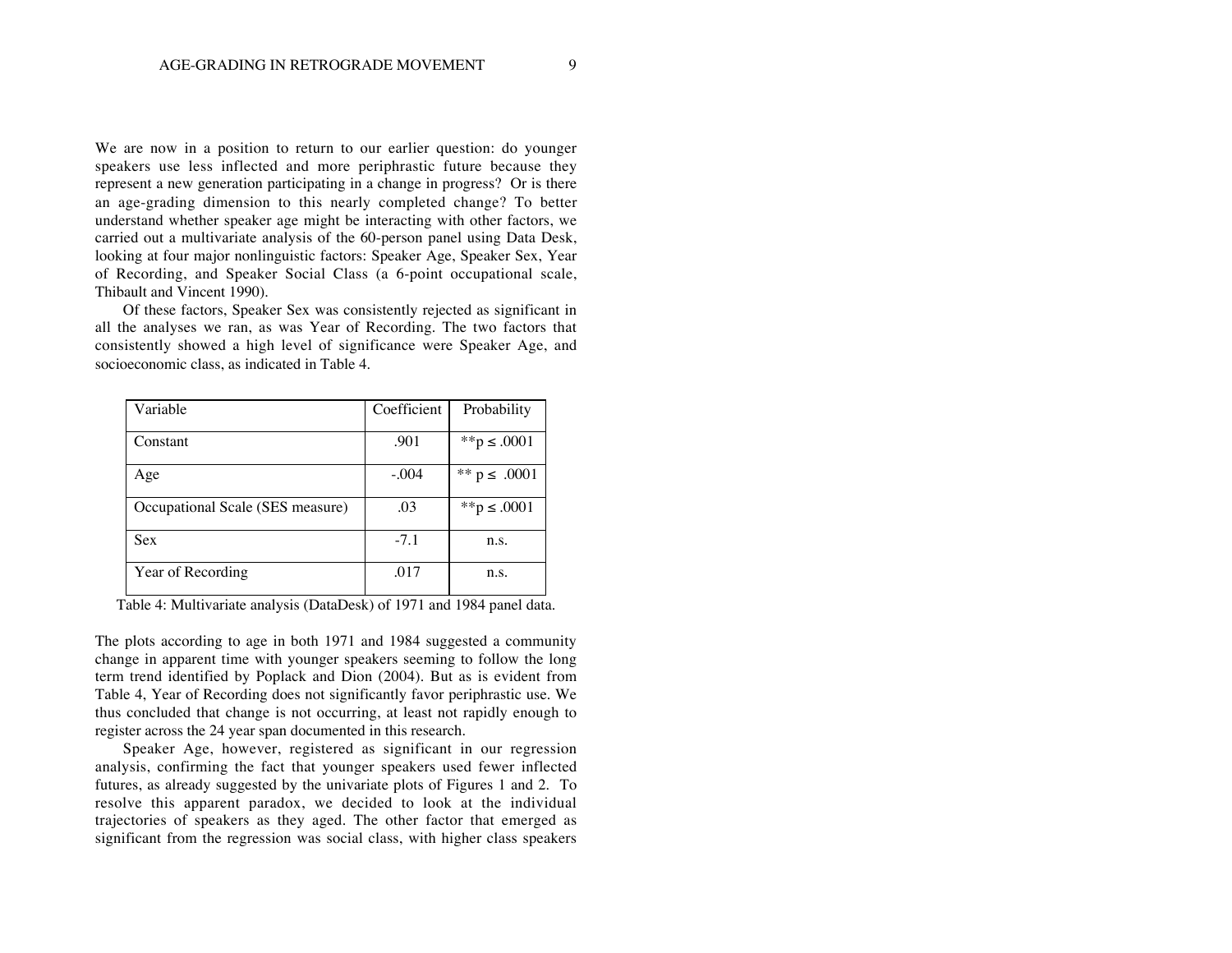showing lower rates of periphrastic futures. For this reason, we first examined speakers who were highest on the job scale. Figure 3 shows individual trajectories for the speakers rated "1" on the occupational scale.



Figure 3: Individual percentages of periphrastic futures for all SEC=1 speakers (N=7), trajectories traced between 1971 and 1984.

There were seven such speakers in our corpus and all of them decreased their use of the periphrastic future between 1971 and 1984, clearly a result of agegrading. Even younger speakers who were categorical users of the periphrastic in 1971 had nonetheless adopted the inflected future to a significant degree by 1984. This is all the more surprising because the direction of change across speakers' lifespans runs opposite to the long term community trend in favor of the periphrastic, as we saw demonstrated by the historical data from the  $19<sup>th</sup>$  century.

By contrast, speakers in the lowest social class showed no such consistent age-graded behavior, as is apparent for the ten speakers who represented the lowest group on our occupational scale in 1984 (a few of them had had higher job scale ratings in 1971). As shown in Figure 4, the trajectories of SEC=6 speakers as a group are essentially flat. With this variable, lower class speakers are stable across their lifespans, but upper class speakers all change in the same direction: against the tide of historical change.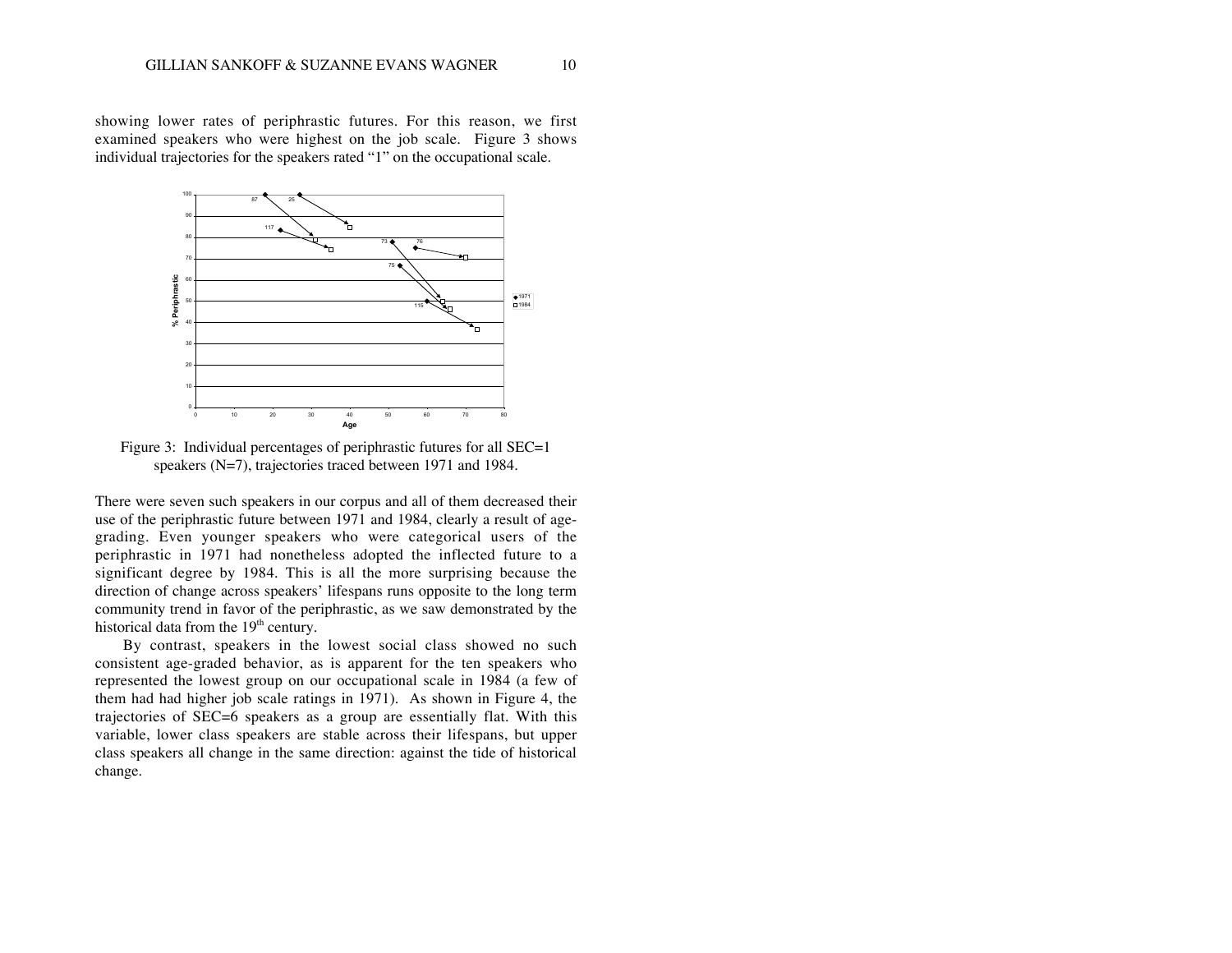

Figure 4: Individual percentages of periphrastic futures for all SEC=6 speakers (N=10), trajectories traced between 1971 and 1984.

# **7 Discussion**

We propose that this combination of age-grading and social class effects are a sign that the erosion of the inflected future has slowed to a crawl, or perhaps come to a complete halt. It is just at this point, when formerly operative meaning differences have all but vanished, that we would expect variants to take on social significance. It has long been understood that in successive stages of change in progress, phonological variables make a transition from **indicators**, where social differentiation is not accompanied by stylistic differentiations; to **markers**, with both social and stylistic differentiation; to **stereotypes**, when the community overtly recognizes the vanishing form as a shibboleth (Labov 1972). We believe that in the case of this morphosyntactic variable, Montréal speakers of the late  $20<sup>th</sup>$  century are perhaps at the "marker" stage in their use of inflected futures. Though we have not yet carried out an analysis of stylistic variation, we have observed that inflected futures are associated with aphorisms, conjecturals and pseudoimperatives that carry a flavor of formality. In this regard, inflected futures may eventually resemble the use of *ne* in negation in Montréal, a very low frequency feature that has acquired highly formal associations (Sankoff & Vincent 1977). In continuing work, we plan to study the co-occurrence of inflected futures with other indicators of formal style, as well as to examine their interaction with semantic effects.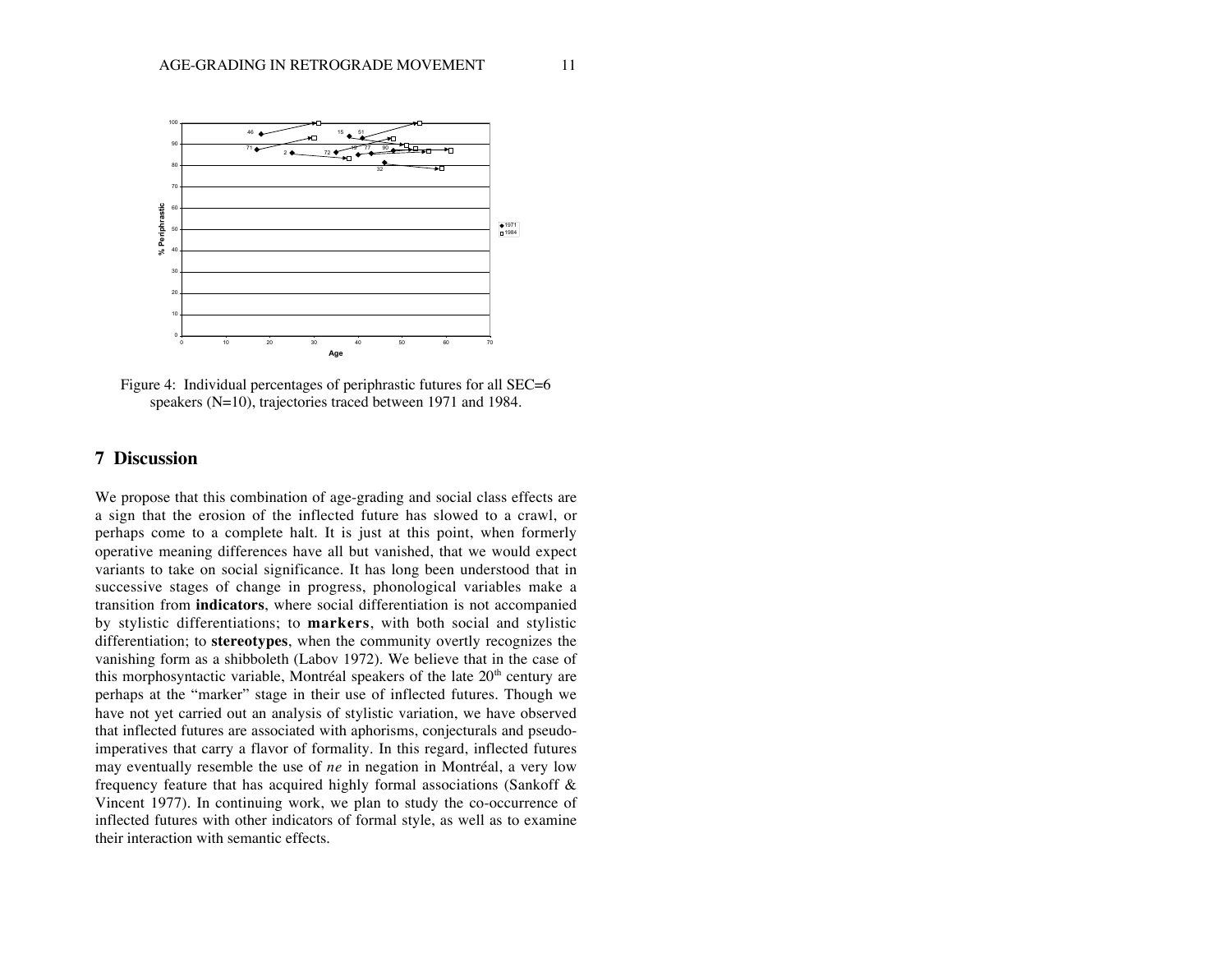The identification of age grading along with social class as the significant social factors in the future alternation presents a departure from our previous understanding of the possible relationships between community change and age grading. Cedergren's restudy of Panama showed age grading and community change going on together, in the same direction (Cedergren 1987). Other studies have identified similar results. In work on the change from apical to posterior (r), we found that approximately one third of adult speakers who were majority [r]-users in 1971 became majority [R]-users in 1984 (Sankoff & Blondeau in preparation). These adults (panel speakers) trailed along behind the younger speakers in the community, going in the same direction but at a slower rate. We concluded from this that "apparent time" was a correct interpretation of the 1971 data, but that it **underestimated** the rate of change.

The logic of this inference is that if speakers had stayed stable across their lifespans and the community changed only by increments as new speakers came in, the rate could be calculated according to the classic Scurve that the 1971 (r) data closely resembles. However, insofar as people have changed across their lifespan, then their "starting point" on the curve was **lower** than their present state, which would yield a steeper slope and a faster rate.

## **8 Conclusions**

Stepping back, we see that community change and lifespan change function together, but they may operate at different rates or even be going in different directions as is the case with the periphrastic/inflected future alternation.

We propose that the relationship we see in the case of (r) is typical of a new and vigorous change, in which older speakers follow along after the younger speakers at a slower pace. Adult speakers may be acquiring patterns from their juniors in a manner typical of second language or second dialect acquisition – that is, in a piecemeal fashion.

However, in a late stage change – as with the futures – when the innovative form has ceased to carry overtones of informality and has simply become the unmarked variant, the **older** form may become marked: old fashioned, formal, literary, perhaps a little precious in speech. Gumperz (1968) long ago directed our attention to what he called "superposed" variants, typically acquired with increased exposure to formal (including written) language as people age. It is not surprising that older speakers may increase their use of such features as being appropriate to their age grade and, as we saw in this case, high social status. Aging upper class speakers spearheading a retrograde movement may never be sufficient to turn the tide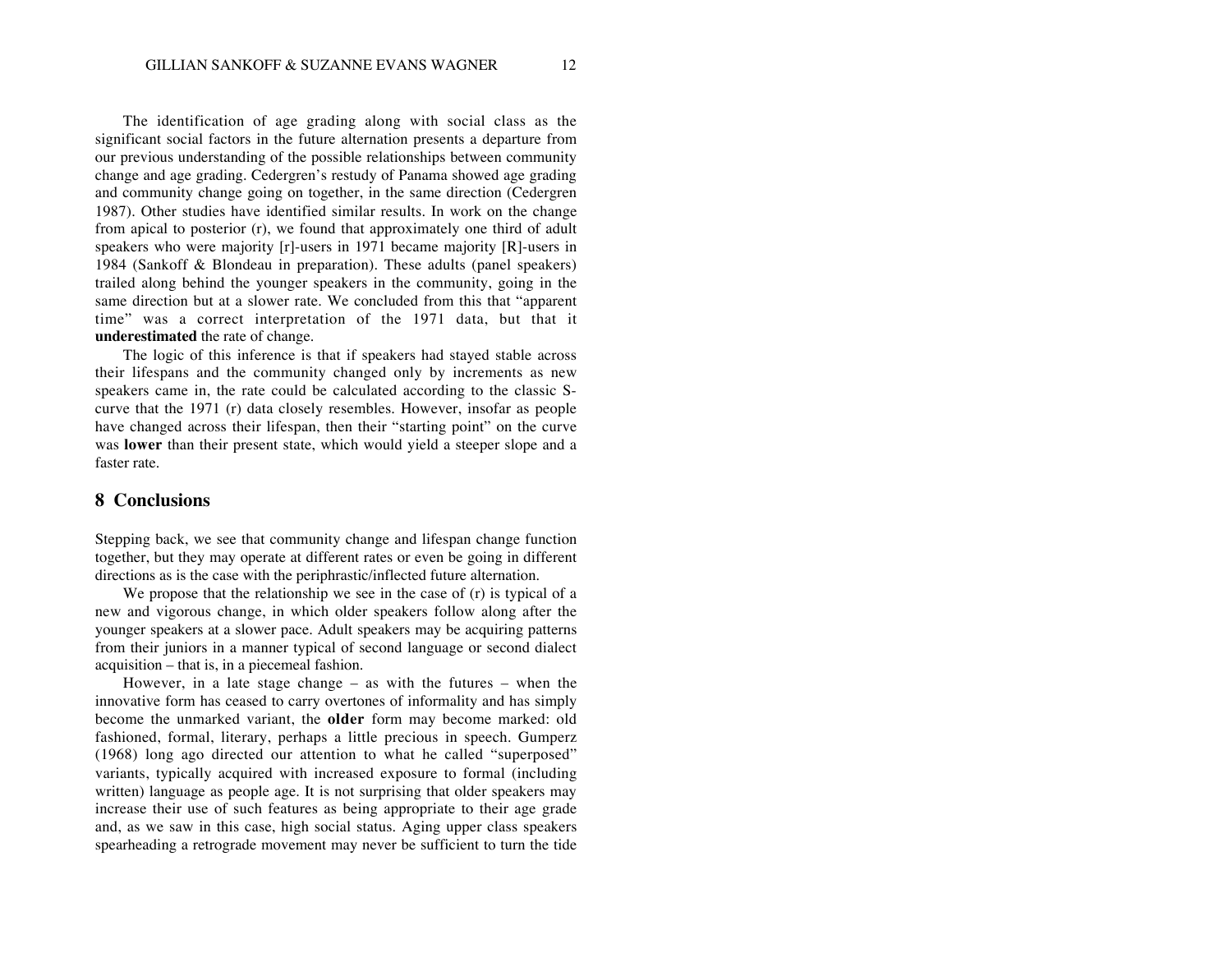of the community as a whole, but they can certainly cause apparent time interpretations to go awry.

We have demonstrated that community change and lifespan change, though always both in play, may operate together or in opposing directions. Given the number of possible relationships, a synchronic snapshot alone will not give us definitive answers. We can use the present in understanding the past, but in questions of change and variation, understanding the past is also fundamental to teasing apart the interaction of contemporary dimensions like age, style and social class. There is after all, no substitute for diachrony in sociolinguistics.

### **References**

- Blondeau, Hélène. 2005. Suivi de cohorte et changement linguistique au cours de la vie en français de Montréal. Paper presented at *Methods XII*, Moncton, Canada.
- Blondeau, Hélène, Gillian Sankoff and Anne Charity (2002) Parcours individuels dans deux changements linguistiques en cours en français montréalais. *Revue québécoise de linguistique* 31 (1): 13-38.
- Cedergren, Henrietta. 1987. The spread of language change: verifying inferences of linguistic diffusion. In P. Lowenberg (ed.), *Language Spread and Language Policy: Issues, Implications and Case Studies.* Georgetown: Georgetown University Press.
- Deshaies, Denise and Eve LaForge. 1981. Le Futur simple et le futur proche dans le francais parle dans la ville de Quebec. *Langues et Linguistique*, 7, 21-37.
- Emirkanian, Louisette, and David Sankoff. 1985. Le futur 'simple' et le futur 'proche'. In M. Lemieux and H. Cedergren (eds.), *Les Tendances dynamiques du francais parle a Montréal. Vol 1.* Québec: Office de la langue francaise. 189-204.
- Gumperz, J. J. 1968. The speech community International Encyclopedia of Social Sciences, vol. 9, pp. 381-386. Reprinted as Ch. 7 of J.J. Gumperz Language in Social Groups, Stanford University Press 1971, pp. 114-128.
- Johnson, Jacqueline S. and Elissa L. Newport 1989. Critical period efforts in secondlanguage learning: The influence of maturational state on the acquisition of English as a second language. *Cognitive Psychology* 21: 60-99.
- Kerswill, Paul. 1996. Children, adolescents and language change. *Language Variation and Change* 8:177-202.
- King, Ruth and Terry Nadasdi. 2003. Back to the future in Acadian French. *French Language Studies*, 13, 323-337.
- Labov, William. 1972. *Sociolinguistic Patterns.* Philadelphia: University of Pennsylvania Press.
- Labov, William 1981. What can be learned about change in progress from synchronic descriptions? In D. Sankoff (ed.) *Variation Omnibus*. [NWAVE VIII]. Edmonton: Linguistic Research, pp.177-200.